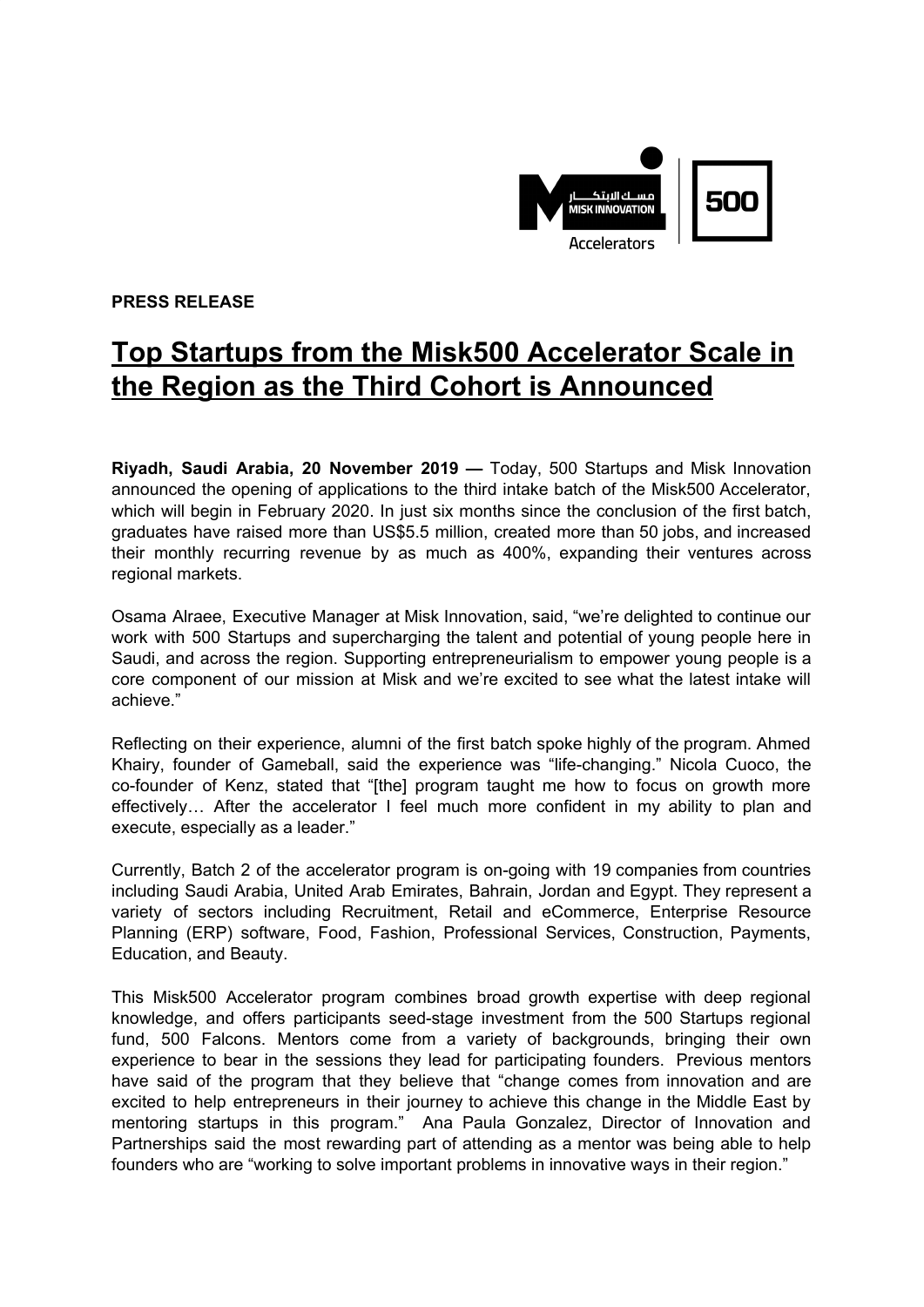Due to the ongoing success and demonstrated results of the program, 500 Startups and Misk are eager to continue their collaboration in 2020 to bring the third edition of the program to Riyadh. Applications are now open and interested startups can apply at <https://misk.500.co/misk/>.

## **Conditions**

- Startups must be pre-seed or seed-stage technology companies based in the MENA region.
- Founders are expected to fully participate in all aspects of the program.
- A maximum of two additional team members per company will be allowed to participate at any given time.
- Startups must have an existing working product.

**Please Note:** This program is provided in English. Participating startups will need to have a strong understanding of the English language.

## **About 500 Startups**

500 Startups is a venture capital firm on a mission to discover and back the world's most talented entrepreneurs, help them create successful companies at scale, and build thriving global ecosystems. It is one of the most active venture capital firms in the world.

Since its inception in Silicon Valley, 500 Startups has invested in over 2,200 companies via its 4 global funds and 15 thematic funds dedicated to either specific geographic markets or verticals. Its 100+ team members are located in 20 countries around the world in order to support the 500 Startups global portfolio of investments which spans more than 74 countries. Notable 500 portfolio companies include: Twilio (NYSE: TWLO), Credit Karma, SendGrid (acquired by Twilio), Grab, GitLab (acquired by Microsoft), Bukalapak, Canva, Udemy, TalkDesk, Intercom, Ipsy, MakerBot (acquired by SSYS), Wildfire (acquired by Google), and Viki (acquired by Rakuten).

Beyond providing seed capital, 500 supports startups via their Seed Accelerator Programs which emphasize digital marketing, customer acquisition, lean startup practices, and fundraising for pre-Seed companies. 500 Startups further contributes to the development of innovation ecosystems by supporting startups and investors through educational programs, events, conferences, and partnerships with corporations and governments around the world.

## **About Misk Innovation**

Misk is a non-profit foundation devoted to cultivating learning and leadership in youth for the Saudi Arabia of tomorrow.

To this end, Misk focuses on the country's youth and provides different means of fostering talent, creative potential, and innovation in a healthy environment that paves the way toward opportunities in the arts and sciences. Misk (in English "musk") derived its name from the heart of our Arab and Islamic heritage. That ancient perfume has been used for centuries as a symbol of generosity and benevolence; used by one yet its perfume engulfs everyone.

The Foundation is invested in educating the youth in three wide fields; Education, Media & Culture. These pillars of knowledge will support and advance our country's future. Enabling the Saudi people to learn is a means to develop and drive advances across the business, technological, literary, cultural, and social aspects of our nation.